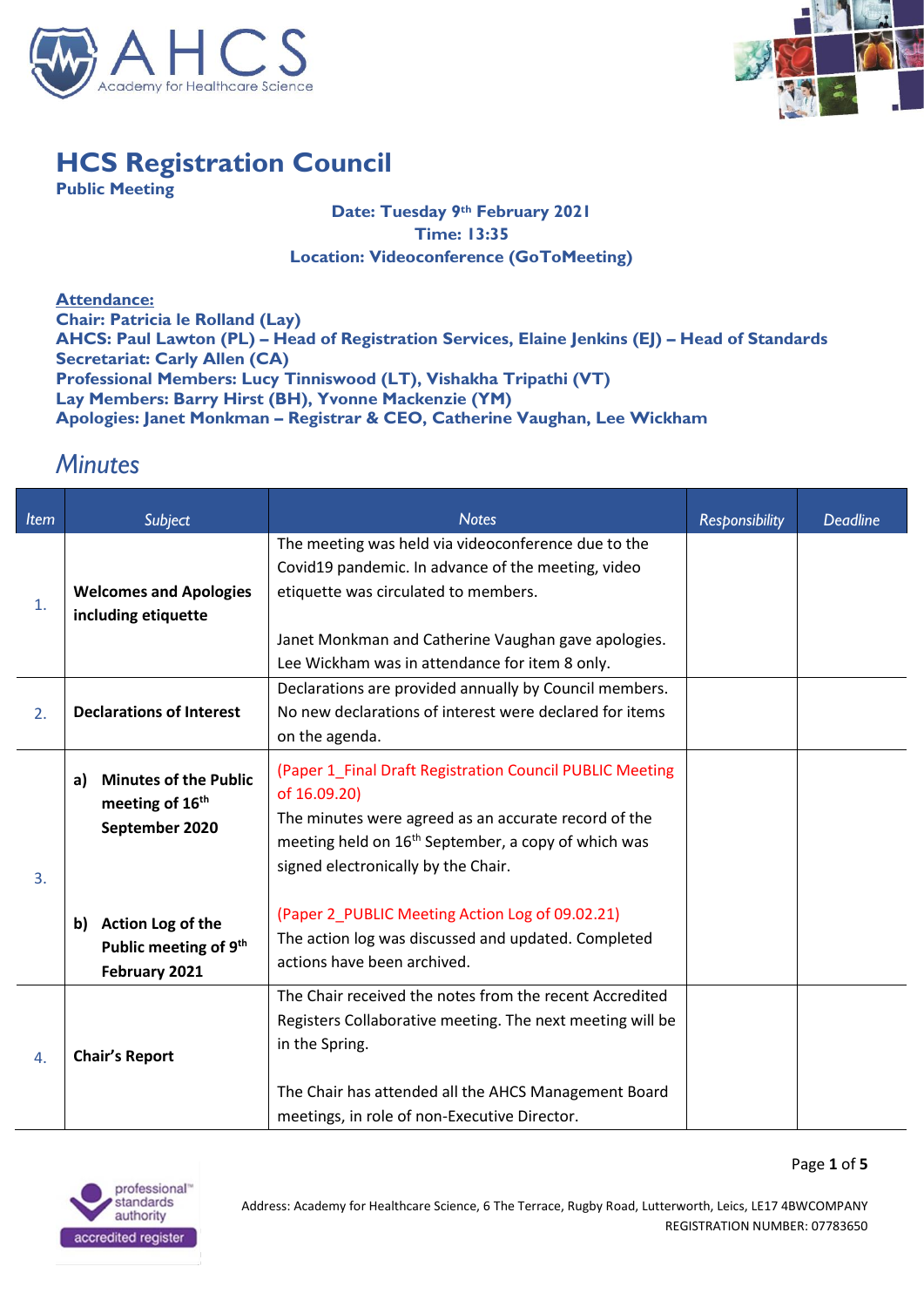



|    |                                                                                                                                                                               | A set of slides was presented to the Council by the HORS<br>to provide an update on recent activities of the Academy.<br>The slides will be circulated with the minutes of the<br>meeting. The Chair acknowledged that the slides are<br>useful not only for the Academy but for the public too,<br>and so are expected at every meeting for this item.<br>Action: HORS.                                                                                                                                                                                      | <b>HORS</b> | When<br>appropriate |
|----|-------------------------------------------------------------------------------------------------------------------------------------------------------------------------------|---------------------------------------------------------------------------------------------------------------------------------------------------------------------------------------------------------------------------------------------------------------------------------------------------------------------------------------------------------------------------------------------------------------------------------------------------------------------------------------------------------------------------------------------------------------|-------------|---------------------|
|    |                                                                                                                                                                               | LT was pleased to see an increase in the numbers of<br>Medical Illustrators on the register. It was acknowledged<br>that the work both the Academy and IMI have done,<br>including the upcoming webinar, reflects this.                                                                                                                                                                                                                                                                                                                                       |             |                     |
|    |                                                                                                                                                                               | NSHCS is sharing information with trainees about the<br>register and the importance of joining.                                                                                                                                                                                                                                                                                                                                                                                                                                                               |             |                     |
|    | <b>AHCS Update, to include</b><br>a) Covid-19, including                                                                                                                      | There is a slow increase in the number of HSSs going<br>through the Equivalence route, between 2-4 individuals<br>each quarter.                                                                                                                                                                                                                                                                                                                                                                                                                               |             |                     |
| 5. | <b>Shared Temporary</b><br><b>Register</b><br>b) HCS Registers<br><b>Standards &amp; Quality</b><br>C)<br><b>Assurance</b><br>d) Marketing, including<br><b>Annual Report</b> | <b>Continuing Professional Development Audit</b><br>CPD audits continue to be on hold due to the Covid-19<br>pandemic, however this is monitored by the team<br>regularly. It is not yet deemed appropriate to restart<br>audits given the ongoing crisis. This needs to apply to all<br>HCS registrants.                                                                                                                                                                                                                                                     |             |                     |
|    | e) Professional<br><b>Standards Authority</b><br>matters                                                                                                                      | Proposal for a new CPD audit process<br>The proposal is for the process was discussed.<br>Action: Final proposal to be circulated for consideration<br>before the June meeting, a new process to commence in<br>September 2021. HORS.                                                                                                                                                                                                                                                                                                                         | <b>HORS</b> | 04.05.21            |
|    |                                                                                                                                                                               | Equivalence<br>HOS spoke to the paper, advising:<br>Equivalence numbers are consistently increasing.<br>$\bullet$<br>There have been more enquiries about the<br>$\bullet$<br>Practitioner Training Programme (PTP) Equivalence.<br>In response to the pandemic, there has been more<br>$\bullet$<br>recognition of these roles and the importance of<br>registration.<br>The HSS figures are increasing, smaller than<br>$\bullet$<br>expected. NSHCS have advised that this is due to the<br>impact of Covid-19 on trainees completing their<br>programmes. |             |                     |
|    |                                                                                                                                                                               | Action: HOS will provide a more structured template<br>$\bullet$<br>for the portfolio summary report which will be                                                                                                                                                                                                                                                                                                                                                                                                                                            | <b>HOS</b>  | 07.06.21            |

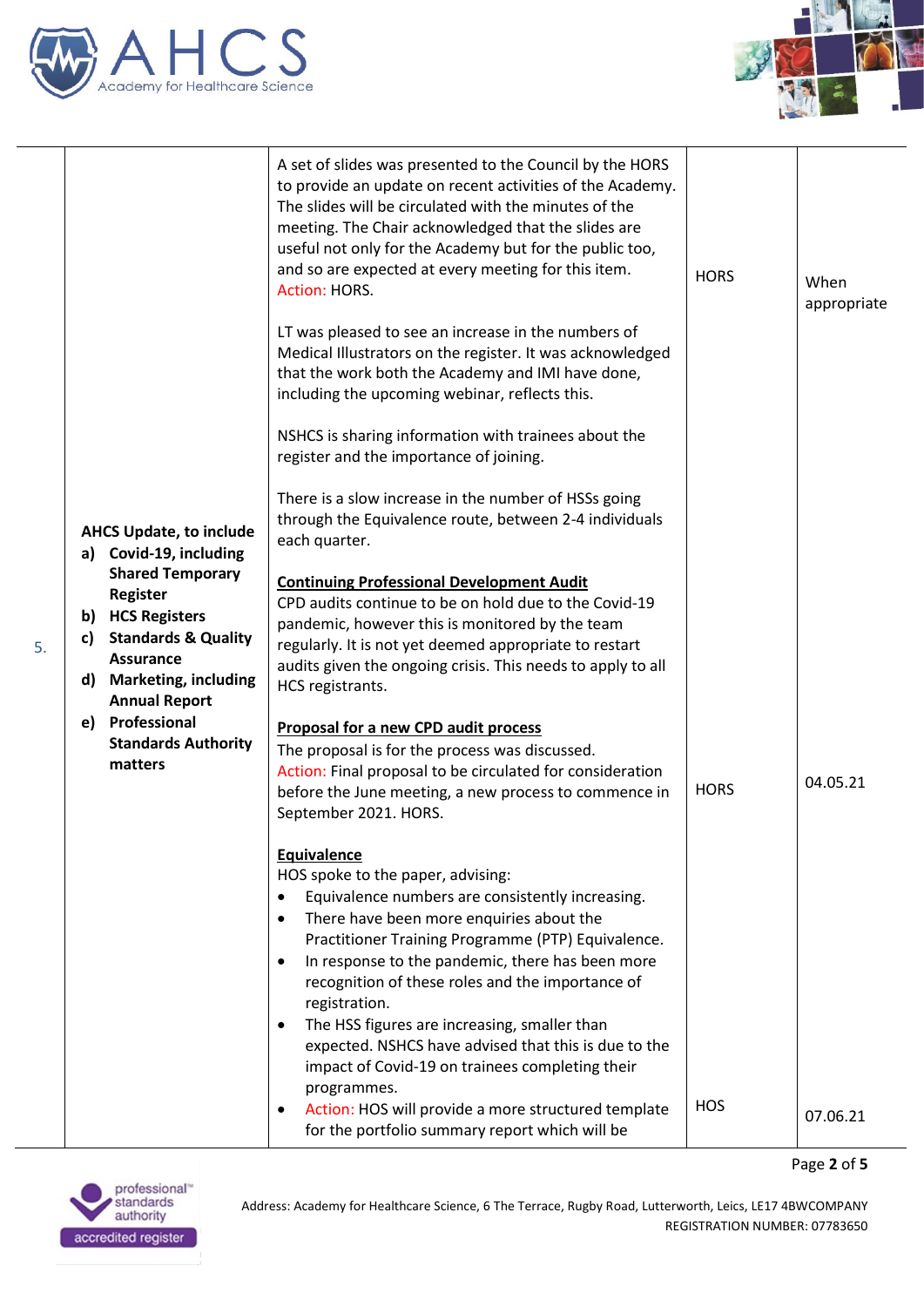



| brought to the June meeting, ready for roll out in                               |            |             |
|----------------------------------------------------------------------------------|------------|-------------|
| September.<br>Action: LT to direct Equivalence individual at IMI to<br>$\bullet$ | LT         | 12.03.21    |
| HOS to discuss process and standards queries.                                    |            |             |
|                                                                                  |            |             |
| <b>Quality Assurance to include GCRB's observation</b>                           |            |             |
| summary                                                                          |            |             |
| HOS supports the process that is rigorous and robust,                            |            |             |
| though can be time-intensive particularly for the                                |            |             |
| moderators. VT advised that the number of moderators is                          |            |             |
| under review.                                                                    |            |             |
| <b>PTP - Completion and Registration</b>                                         |            |             |
| HOS welcomed feedback from the Council as to whether                             |            |             |
| a proposal to introduce a third algorithm to calculate                           |            |             |
| final degree classifications to mitigate the impact of the                       |            |             |
| pandemic on learning, remains acceptable in the context                          |            |             |
| of registration on the Academy's Healthcare Science                              |            |             |
| Practitioner Register.                                                           |            |             |
| The National School of Healthcare Science (NSHCS) has                            |            |             |
| received this request from one University only.                                  |            |             |
| Classifications - Council agreed that it is not the                              |            |             |
| Academy's remit to have a view on this. Registration                             |            |             |
| Council's concerns are around whether the outcomes                               |            |             |
| been achieved successfully to gain registration.                                 | <b>HOS</b> |             |
| Action: HOS will put wording together and send to Chair                          |            | 31.03.21    |
| for review before sending.                                                       |            |             |
| Practice - Agreed that as long as there is evidence that                         |            |             |
| they have achieved the programme outcomes, including                             |            |             |
| the practice requirements, then individuals should be                            |            |             |
| able to apply for registration.                                                  | <b>HOS</b> | 31.03.21    |
| Action: HOS to ensure this advice is on the AHCS website.                        |            |             |
| <b>Learning thoughts on Apprenticeships</b>                                      |            |             |
| As the Academy will soon be ceasing its External Quality                         |            |             |
| Assurance (EQA) role, HOS has advised of the main                                |            |             |
| learning thoughts that have come from the engagement                             |            |             |
| with the apprenticeships.                                                        |            |             |
| The Academy will be establishing its non-PSA accredited                          |            |             |
| Assistant (level 2) and Associate (level 4) registers on its                     |            |             |
| new register platform. These will be governed by the                             |            |             |
| Registration Council. Action: HORS and HOS will advise of                        | HORS/HOS   | When        |
| the timeline for this.                                                           |            | appropriate |
| The Academy's website will shortly be updated to:                                |            |             |
| Confirm the new EQA arrangements                                                 |            |             |
| Promote the Assistant, Associate (when                                           |            |             |
| approved) and Practitioner Register                                              |            |             |
|                                                                                  |            |             |

Page **3** of **5**

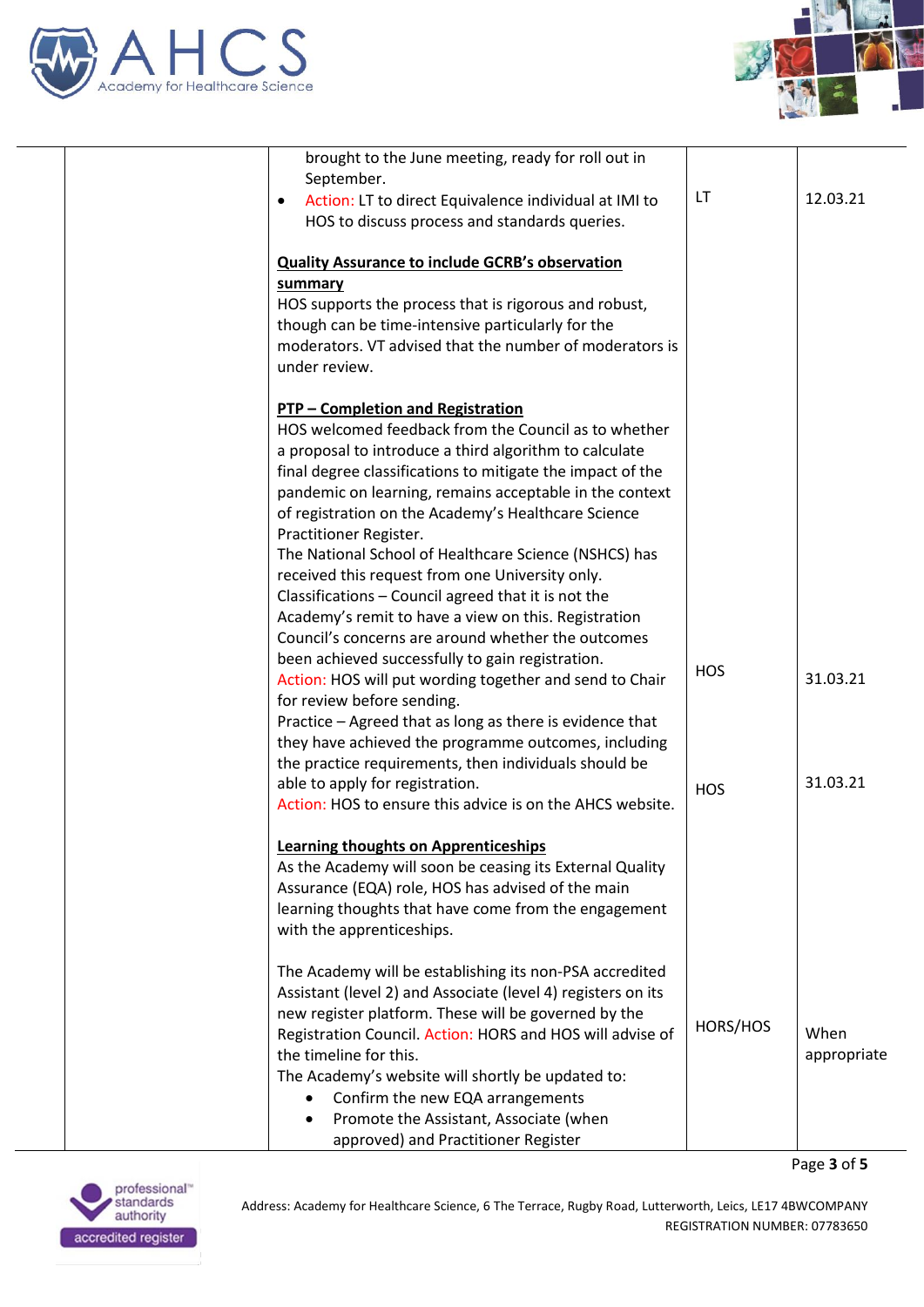



Page **4** of **5**

|    |                                 | Guide those seeking further information on                                               |             |          |
|----|---------------------------------|------------------------------------------------------------------------------------------|-------------|----------|
|    |                                 | apprenticeships to the GOV.UK website.                                                   |             |          |
|    | <b>HCS Accredited Registers</b> | (Paper 3_Updated Work Plan 2020-21)                                                      |             |          |
|    | <b>Work Plan</b>                | The Council questioned the establishment of non-                                         |             |          |
|    |                                 | accredited registers, and who made the decisions on                                      |             |          |
|    |                                 | standards/rules that apply. Non-accredited registers have                                |             |          |
|    |                                 | been created so that decisions can be made without the<br>input of another organisation. |             |          |
|    |                                 | The Council considered it is essential that the Council                                  |             |          |
|    |                                 | have an opportunity to approve the proposed registers.                                   |             |          |
|    |                                 | New registers, regardless of form, should be brought to                                  |             |          |
|    |                                 | Council, or the AHCS Regulation Board if not HCS for                                     |             |          |
|    |                                 | approval.                                                                                |             |          |
|    |                                 | Expectations and requirements must be clear to ensure a                                  |             |          |
|    |                                 | proportionate approach.                                                                  |             |          |
| 6. |                                 | Action: HORS and Registrar to provide full response to                                   |             |          |
|    |                                 | the Council's queries. Council work and sign-off needs to                                | HORS/       | 31.03.21 |
|    |                                 | be incorporated into the plan, prior to any                                              |             |          |
|    |                                 | implementation.                                                                          | Registrar   |          |
|    |                                 |                                                                                          |             |          |
|    |                                 | Council members recommended the addition of the                                          |             |          |
|    |                                 | following text to the Work Plan descriptors:                                             |             |          |
|    |                                 | Action: HORS to add Equality, diversity and inclusion data                               |             |          |
|    |                                 | to 'Registrant & HCS Workforce Analysis'.                                                | <b>HORS</b> | 31.03.21 |
|    |                                 |                                                                                          |             |          |
|    |                                 | Action: HORS to add 'internal' to 'Testing of CPD audit                                  |             |          |
|    |                                 | module in progress' to better reflect the work.                                          |             |          |
|    |                                 | (Paper 4_GSP Standards Document V8.1_31.01.21                                            |             |          |
|    |                                 | Paper 4_Appendix 3_GSP Standards Document                                                |             |          |
|    |                                 | V8.1 31.01.21)                                                                           |             |          |
|    |                                 | HOS requested approval for rollout of the Good Scientific                                |             |          |
|    |                                 | Practice document. HOS has been working with both                                        |             |          |
|    |                                 | HORS and BH to identify the groups of who it is relevant                                 |             |          |
|    |                                 | to however still needs to speak to the NSHCS to ensure                                   |             |          |
| 7. | <b>GSP update</b>               | alignment with the accreditation standards.                                              |             |          |
|    |                                 | It was the consultation feedback that led to a change of                                 |             |          |
|    |                                 | language from 'you will', 'you must' to 'You ' because of                                |             |          |
|    |                                 | the previous difficulty using a single term. Council                                     |             |          |
|    |                                 | members agreed with this change. Action: HOS to add                                      | <b>HOS</b>  | 31.03.21 |
|    |                                 | line to the GSP introduction to make explicitly clear.                                   |             |          |
|    |                                 |                                                                                          |             |          |
|    |                                 |                                                                                          |             |          |
|    |                                 |                                                                                          |             |          |

professional<sup>\*</sup><br>standards<br>authority accredited register